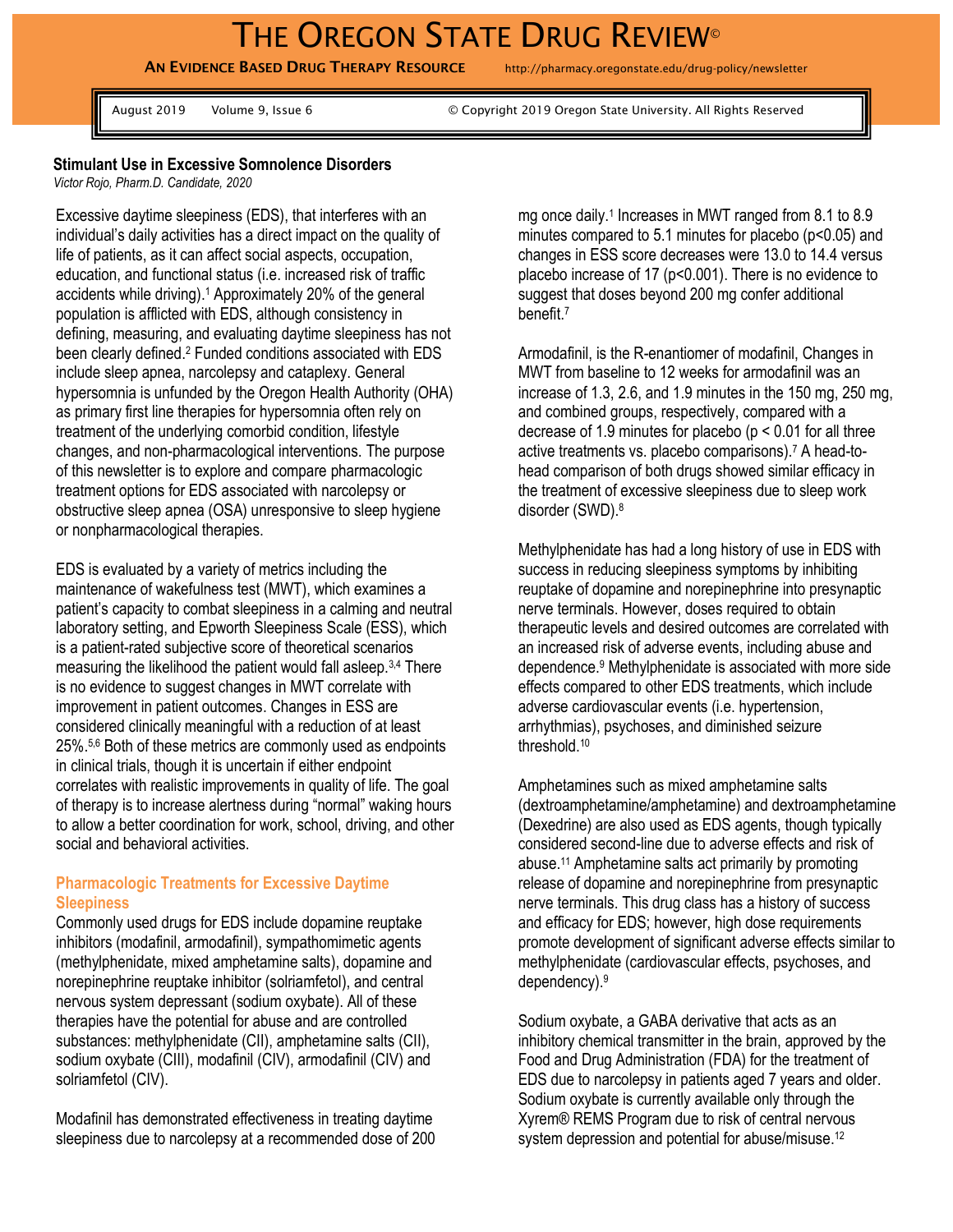Concomitant use of modafinil with sodium oxybate has shown additive effects and subsequent improvement from baseline in EDS outcomes compared to sodium oxybate monotherapy or placebo: MWT +2.68, +0.58 , and -2.72 minutes, respectively (p<0.001 for combined therapy vs monotherapy and combined therapy vs placebo) and ESS -4.0, -3.0 and 0.0 minutes, respectively (p<0.001 for combined therapy vs monotherapy and combined therapy vs placebo).<sup>13</sup>

Solriamfetol was approved in 2019 and has demonstrated improved MWT and ESS compared to placebo for patients with OSA or narcolepsy.<sup>14</sup> Clinical trial data for solriamfetol for treatment of narcolepsy is displayed in **Table 1**. Similar efficacy was noted in patients with OSA. The currently FDA-approved maximum dose is 150 mg daily as higher doses were associated with no difference in efficacy and more frequent adverse events. There is insufficient evidence comparing solriamfetol to other therapies used in the treatment of EDS. Long-term safety and efficacy, in addition to mechanism of action, remain unclear.

#### **Table 1. Efficacy of Solriamfetol Compared to Placebo in Narcolepsy<sup>14</sup>**

| <b>Endpoint</b>                                            | <b>Dose Strength</b> | <b>Mean Difference</b>                       |
|------------------------------------------------------------|----------------------|----------------------------------------------|
| <b>Maintenance of</b><br><b>Wakefulness</b><br><b>Test</b> | 150 mg daily         | 7.65 (95% CI, 3.99 to<br>11.31)<br>p<0.0001  |
| (minutes)                                                  | 75 mg daily          | 2.26 (95% CI, -1.04 to<br>6.28)<br>p=0.1595  |
| <b>Epworth</b><br><b>Sleepiness</b><br><b>Scale</b>        | 150 mg daily         | -3.8 (95% CI, -5.6 to -<br>(2.0)<br>p<0.0001 |
| $(range 0-24)$                                             | 75 mg daily          | -2.2 (95% CI, -4.0 to -<br>(0.3)<br>p=0.0211 |

Abbreviations: CI = confidence interval

There is insufficient evidence for off-label use of other medications for the treatment symptoms related to EDS including selegiline, tricyclic antidepressants, and selective serotonin reuptake inhibitors.<sup>1,13</sup>

## **Adverse Events**

The most common adverse events associated with EDS therapy include: headache, nausea, vomiting, diarrhea, insomnia, dizziness, anxiety, diminished appetite, weight loss, and tachycardia. 10,15-19 Armodafinil has a longer half-life compared to modafinil and a subsequent longer duration of action, which has been associated with a higher risk of developing adverse reactions. Though uncommon, use of modafinil or armodafinil can increase the risk of emergent psychiatric symptoms, including suicidal ideation, at any dose, and DRESS (drug



## **Cost**

Thirty-day cost comparisons of EDS treatments are detailed in **Table 2**. There is no established benefit of newer therapies that are associated with a much higher cost.

## **Table 2. Comparative Costs for EDS Treatments**

| <b>Medication</b>                       | <b>Initial Dose</b>   | <b>30-Day Supply</b><br><b>Cost</b> |
|-----------------------------------------|-----------------------|-------------------------------------|
| <b>Methylphenidate</b>                  | 5 mg twice daily      | \$3.59                              |
| Dextroamphetamine/<br>amphetamine       | 10 mg daily           | \$7.28                              |
| <b>Modafinil</b>                        | 200 mg daily          | \$12.25                             |
| Armodafinil                             | 150 mg daily          | \$16.20                             |
| Sodium oxybate<br>(Xyrem <sup>®</sup> ) | 2.25 g twice<br>daily | \$9720                              |
| Solriamfetol (Sunosi™)                  | 75 mg daily           | \$690                               |

Oregon Health Authority Average Acquisition Costs (7/31/19) and drugs.com

EDS due to shift-work and unspecified hypersomnia are not funded by the Oregon Health Plan (OHA). Modafinil and armodafinil are available with prior authorization approval.

## **Conclusion**

- There is insufficient comparative evidence for EDS treatments to inform strong conclusions on place in therapy.
- Newer EDS treatments are substantially more costly than established therapies.
- Careful differential diagnosis of sleep symptom origin is critical to safe and effective treatment of sleep disorders.

*Peer Reviewed By: Tracy Klein, PhD, ARNP, Associate Professor WSU Vancouver, Abby Frye, Pharm D, BCACP, Clinical Pharmacy Specialist, Primary Care Providence Medical Group*